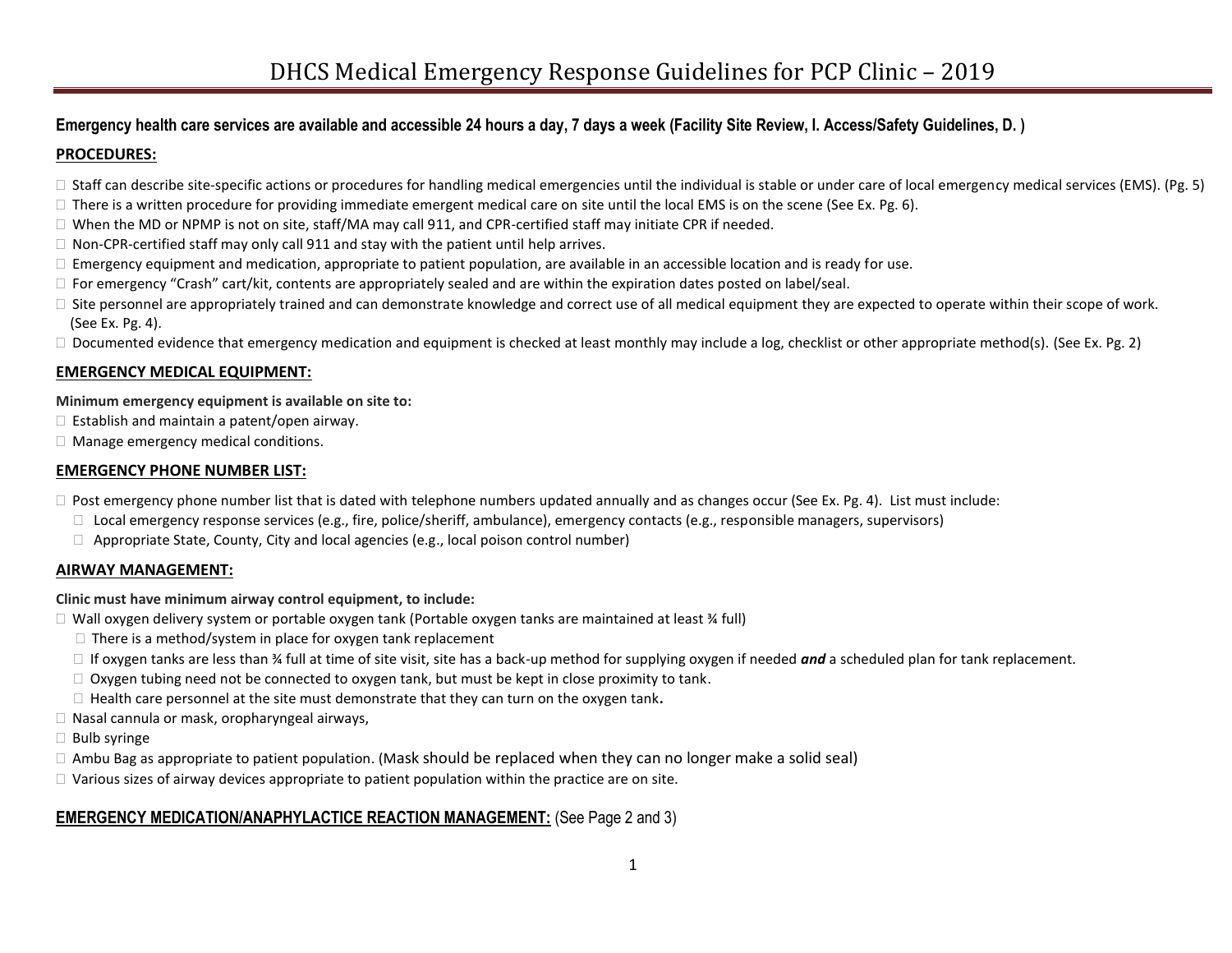# **EMERGENCY MEDICATION/ANAPHYLACTICE REACTION MANAGEMENT:**

There is a current medication administration reference (e.g. medication dosage chart) available for readily identifying the correct medication dosages (e.g. adult, pediatric, infant, etc.). Package inserts are not acceptab dosage charts. All emergency medications in the emergency kit/ crash cart must have dosage charts.

| Anaphylaxis Kit*                                                                                                                                                                                                                                                                                    | <b>Stock</b> | Lot# | Exp.<br>Date | <b>JAN</b> | <b>FEB</b> | <b>MAR</b> | <b>APR</b> | <b>MAY</b> | <b>JUN</b> | <b>JUL</b> | <b>AUG</b> | <b>SEP</b> | <b>OCT</b> | <b>NOV</b> | <b>DEC</b> |
|-----------------------------------------------------------------------------------------------------------------------------------------------------------------------------------------------------------------------------------------------------------------------------------------------------|--------------|------|--------------|------------|------------|------------|------------|------------|------------|------------|------------|------------|------------|------------|------------|
| A written emergency protocol for anaphylaxis treatment should be posted in a prominent place and rehearsed regularly. It should include drug dosages for adults, as<br>well as telephone numbers and contact details for resuscitation team, emergency medical services, emergency department, etc. |              |      |              |            |            |            |            |            |            |            |            |            |            |            |            |
| Epinephrine (Anaphylaxis) Anaphylaxis                                                                                                                                                                                                                                                               |              |      |              |            |            |            |            |            |            |            |            |            |            |            |            |
| 1:1000                                                                                                                                                                                                                                                                                              |              |      |              |            |            |            |            |            |            |            |            |            |            |            |            |
| (1) X 1 mL vial of injectable diphenhydramine                                                                                                                                                                                                                                                       |              |      |              |            |            |            |            |            |            |            |            |            |            |            |            |
| (Benadryl) 50 mg/mL                                                                                                                                                                                                                                                                                 |              |      |              |            |            |            |            |            |            |            |            |            |            |            |            |
| (2) X 1 tab of oral diphenhydramine (Benadryl) 25                                                                                                                                                                                                                                                   |              |      |              |            |            |            |            |            |            |            |            |            |            |            |            |
| mg (Oral)                                                                                                                                                                                                                                                                                           |              |      |              |            |            |            |            |            |            |            |            |            |            |            |            |
| (3) X 1 mL syringes with safety engineered needles                                                                                                                                                                                                                                                  |              |      |              |            |            |            |            |            |            |            |            |            |            |            |            |
| (ESIP). Suggest: Needle gauge: 25G, needle                                                                                                                                                                                                                                                          |              |      |              |            |            |            |            |            |            |            |            |            |            |            |            |
| lengths: 3 x 1"; 3 x 5/8"; 3 x 1.5"                                                                                                                                                                                                                                                                 |              |      |              |            |            |            |            |            |            |            |            |            |            |            |            |
| Oxygen Delivery System - tank at least 3/4 full<br>Oxygen delivered 6-8 L/minute                                                                                                                                                                                                                    |              |      |              |            |            |            |            |            |            |            |            |            |            |            |            |
| Oral Airways (various sizes)                                                                                                                                                                                                                                                                        |              |      |              |            |            |            |            |            |            |            |            |            |            |            |            |
| Nasal Cannula or Mask                                                                                                                                                                                                                                                                               |              |      |              |            |            |            |            |            |            |            |            |            |            |            |            |
| Ambu bag                                                                                                                                                                                                                                                                                            |              |      |              |            |            |            |            |            |            |            |            |            |            |            |            |
| 1 Pocket mask                                                                                                                                                                                                                                                                                       |              |      |              |            |            |            |            |            |            |            |            |            |            |            |            |
| 5 Alcohol swabs                                                                                                                                                                                                                                                                                     |              |      |              |            |            |            |            |            |            |            |            |            |            |            |            |
|                                                                                                                                                                                                                                                                                                     |              |      |              |            |            |            |            |            |            |            |            |            |            |            |            |
| <b>Other Emergency Medications</b>                                                                                                                                                                                                                                                                  | <b>Stock</b> | Lot# | Exp.<br>Date | <b>JAN</b> | <b>FEB</b> | <b>MAR</b> | <b>APR</b> | <b>MAY</b> | <b>JUN</b> | <b>JUL</b> | <b>AUG</b> | <b>SEP</b> | <b>OCT</b> | <b>NOV</b> | <b>DEC</b> |
| Asthma exacerbation, chest pain, hypoglycemia management per American Academy of Family Practice (AAFP) recommendations.                                                                                                                                                                            |              |      |              |            |            |            |            |            |            |            |            |            |            |            |            |
| Naloxone (Narcan®)                                                                                                                                                                                                                                                                                  |              |      |              |            |            |            |            |            |            |            |            |            |            |            |            |
| Chewable aspirin                                                                                                                                                                                                                                                                                    |              |      |              |            |            |            |            |            |            |            |            |            |            |            |            |
| Nitroglycerin spray/tablet                                                                                                                                                                                                                                                                          |              |      |              |            |            |            |            |            |            |            |            |            |            |            |            |
| Nebulizer or metered dose inhaler                                                                                                                                                                                                                                                                   |              |      |              |            |            |            |            |            |            |            |            |            |            |            |            |
| Glucose                                                                                                                                                                                                                                                                                             |              |      |              |            |            |            |            |            |            |            |            |            |            |            |            |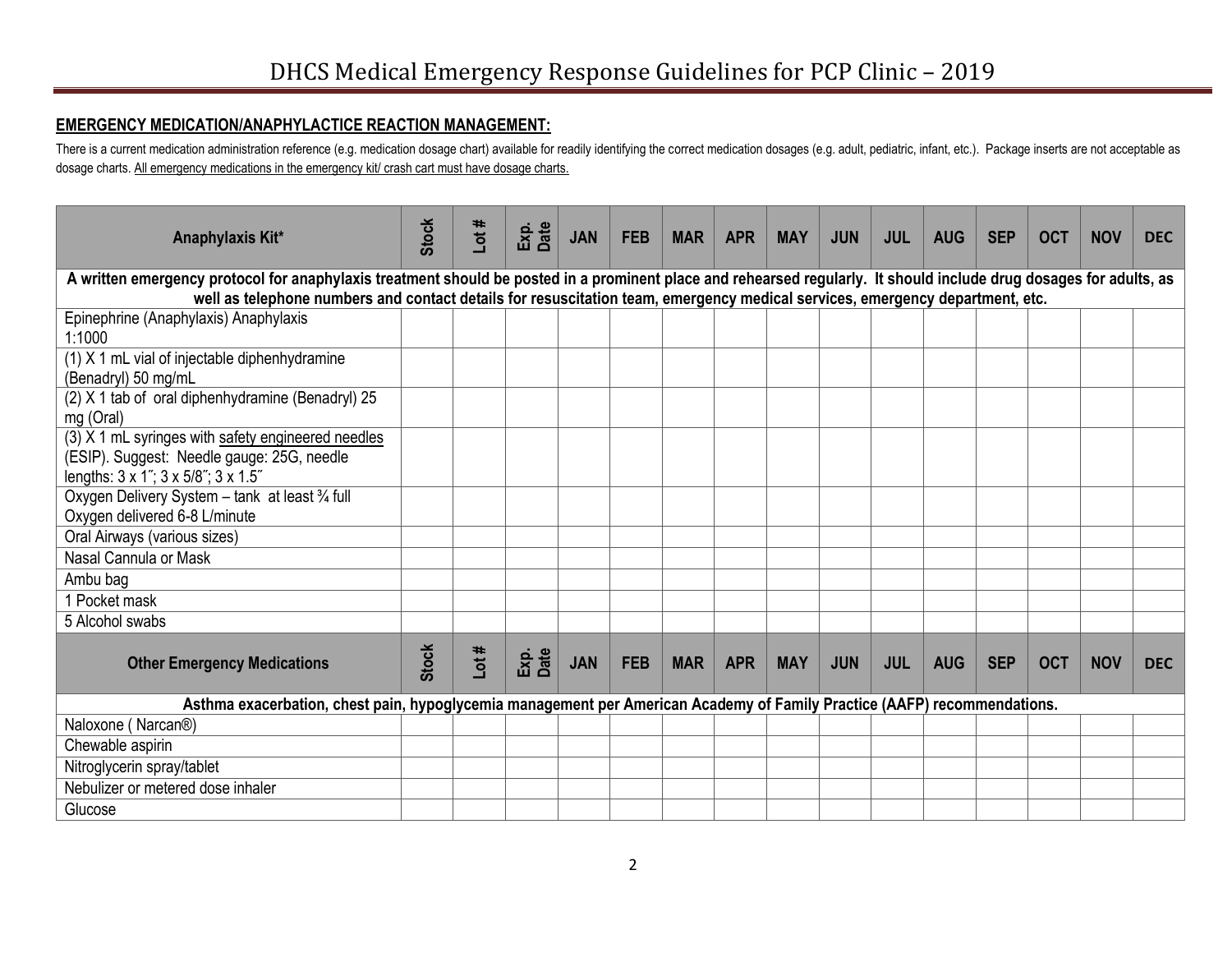| <b>EXAMPLE</b><br>- DOSAGE CHART                                                                        |                                                                                                                                                                                                                                                                                                                                                                                                                                       |                                                                                                                                                                                                                                                                                                                                                                                                                                |                                                                                                                                                                                                                                                                                                                                                                                                                                  |  |  |  |  |  |  |  |
|---------------------------------------------------------------------------------------------------------|---------------------------------------------------------------------------------------------------------------------------------------------------------------------------------------------------------------------------------------------------------------------------------------------------------------------------------------------------------------------------------------------------------------------------------------|--------------------------------------------------------------------------------------------------------------------------------------------------------------------------------------------------------------------------------------------------------------------------------------------------------------------------------------------------------------------------------------------------------------------------------|----------------------------------------------------------------------------------------------------------------------------------------------------------------------------------------------------------------------------------------------------------------------------------------------------------------------------------------------------------------------------------------------------------------------------------|--|--|--|--|--|--|--|
| <b>2019 Site Review DHCS Guidelines</b><br><b>Emergency Medication\Anaphylactic Reaction Management</b> |                                                                                                                                                                                                                                                                                                                                                                                                                                       |                                                                                                                                                                                                                                                                                                                                                                                                                                |                                                                                                                                                                                                                                                                                                                                                                                                                                  |  |  |  |  |  |  |  |
| Medication Administration Reference (e.g. Medication Dosage Chart)                                      |                                                                                                                                                                                                                                                                                                                                                                                                                                       |                                                                                                                                                                                                                                                                                                                                                                                                                                |                                                                                                                                                                                                                                                                                                                                                                                                                                  |  |  |  |  |  |  |  |
| Anaphylaxis Kit*                                                                                        | Adult                                                                                                                                                                                                                                                                                                                                                                                                                                 | <b>Pediatric</b>                                                                                                                                                                                                                                                                                                                                                                                                               | <b>Infant</b>                                                                                                                                                                                                                                                                                                                                                                                                                    |  |  |  |  |  |  |  |
| Epinephrine (Anaphylaxis) Anaphylaxis<br>1:1000 (injectable)                                            | 0.01mg/kg IM (up to maximum of 0.5mg)                                                                                                                                                                                                                                                                                                                                                                                                 | 0.01 mg/kg IM (up to maximum of 0.3mg)                                                                                                                                                                                                                                                                                                                                                                                         | 0.01 mg/kg IM (up to maximum or 0.3mg)                                                                                                                                                                                                                                                                                                                                                                                           |  |  |  |  |  |  |  |
| (1) X 1 mL vial of injectable diphenhydramine<br>(Benadryl) 50 mg/mL                                    | 10mg to 50mg IV/IM (NTE 400mg/day)<br>*If IV route, IV push at a rate of ≤25mg/min                                                                                                                                                                                                                                                                                                                                                    | 1 to 2 mg/kg/dose IV/IM (NTE 50mg/dose)<br>*If IV route, IV push at a rate of ≤25mg/min                                                                                                                                                                                                                                                                                                                                        | 1 to 2 mg/kg/dose IV/IM (NTE 50mg/dose)                                                                                                                                                                                                                                                                                                                                                                                          |  |  |  |  |  |  |  |
| (2) X 1 tab of oral diphenhydramine<br>(Benadryl) 25 mg (Oral)                                          | Take 25mg to 50mg by mouth                                                                                                                                                                                                                                                                                                                                                                                                            | Not preferred. Refer to parenteral route or oral solution                                                                                                                                                                                                                                                                                                                                                                      | Not preferred. Refer to parenteral route or oral solution                                                                                                                                                                                                                                                                                                                                                                        |  |  |  |  |  |  |  |
| Oxygen Delivery System - tank at least 3/4 full                                                         | Can consider any oxygen delivery systems if<br>appropriate                                                                                                                                                                                                                                                                                                                                                                            | Nasal prongs or nasal catheters preferred; can<br>consider face mask, bead box, or incubator for older<br>children                                                                                                                                                                                                                                                                                                             | Nasal prongs or nasal catheters preferred                                                                                                                                                                                                                                                                                                                                                                                        |  |  |  |  |  |  |  |
| Oxygen delivered 6-8 L/minute                                                                           | 6 to 8 L/minute                                                                                                                                                                                                                                                                                                                                                                                                                       | 1 to 4 L/minute                                                                                                                                                                                                                                                                                                                                                                                                                | 1 to 2 L/minute                                                                                                                                                                                                                                                                                                                                                                                                                  |  |  |  |  |  |  |  |
| <b>Other Emergency Medications</b>                                                                      | <b>Adult</b>                                                                                                                                                                                                                                                                                                                                                                                                                          | <b>Pediatric</b>                                                                                                                                                                                                                                                                                                                                                                                                               | <b>Infant</b>                                                                                                                                                                                                                                                                                                                                                                                                                    |  |  |  |  |  |  |  |
| Naloxone (Narcan®)                                                                                      | Nasal (Narcan): Spray 4mg (content of 1 nasal<br>spray) in one nostril as a single dose; may repeat<br>every 2-3 minutes in alternating nostrils<br>Auto-injector (Evzio): Inject 2mg (content of 1<br>auto-injector) IM as a single dose; may repeat<br>every 2-3 minutes with another Evzio auto-injector<br>Solution injection: Inject 0.4mg to 2mg IM as a<br>single dose; may repeat every 2-3 minutes up to<br>10 <sub>mg</sub> | Nasal (Narcan): 4mg (content of 1 nasal spray) as a<br>single does in one nostril; may repeat every 2-3<br>minutes in alternating nostrils<br>Auto-injector (Evzio): Inject 2mg (content of 1 auto-<br>injector) IM as a single dose; may repeat every 2-3<br>minutes with another Evzio auto-injector<br><b>Solution injection</b> (age $\geq$ 5 years old or $\geq$ 20kg):<br>2mg/kg IM/SQ; may repeat every 2-3 minutes prn | Nasal (Narcan): 4mg (content of 1 nasal spray) as a<br>single does in one nostril; may repeat every 2-3<br>minutes in alternating nostrils<br>Auto-injector (Evzio): Inject 2mg (content of 1 auto-<br>injector) IM as a single dose; may repeat every 2-3<br>minutes with another Evzio auto-injector<br><b>Solution injection</b> (age $\leq$ 5 years old or $\leq$ 20kg):<br>0.1mg/kg IM/SQ; may repeat every 2-3 minutes prn |  |  |  |  |  |  |  |
| Chewable aspirin                                                                                        | Chew 160mg to 325mg nonenteric coated aspirin<br>upon presentation or within 48 hours of stroke                                                                                                                                                                                                                                                                                                                                       | Aspirin is not recommended for patients <18 years of<br>age who are recovering from chickenpox or flu<br>symptoms due to association with Reye syndrome                                                                                                                                                                                                                                                                        | Aspirin is not recommended for patients <18 years of<br>age who are recovering from chickenpox or flu<br>symptoms due to association with Reye's syndrome                                                                                                                                                                                                                                                                        |  |  |  |  |  |  |  |
| Nitroglycerin spray/tablet                                                                              | Tablet: 0.3mg to 0.4mg sublingually every 5<br>minutes up to 3 doses<br>Spray: Spray 0.4mg (1 spray) sublingually every 5<br>minutes up to 3 doses                                                                                                                                                                                                                                                                                    | Safety and effectiveness of oral nitroglycerin in<br>pediatric patients have not been established                                                                                                                                                                                                                                                                                                                              | Safety and effectiveness of oral nitroglycerin in<br>pediatric patients have not been established                                                                                                                                                                                                                                                                                                                                |  |  |  |  |  |  |  |
| Nebulizer or metered dose inhaler<br>(albuterol)                                                        | Nebulizer: 2.5mg to 5mg every 20 minutes for 3<br>doses, then 2.5mg to 10mg every 1 to 4 hours prn<br>MDI (90mcg/actuation): 4 to 8 inhalations every 20<br>minutes for up to 4 hours, then 1 to 4 hours prn                                                                                                                                                                                                                          | Nebulizer: 2.5mg to 5mg every 20 minutes for 3<br>doses, then 2.5mg to 10mg every 1 to 4 hours prn<br>MDI (90mcg/actuation): 2 to 10 inhalations every 20<br>minutes for 2 to 3 doses; if rapid response, can change<br>to every 3 to 4 hours prn                                                                                                                                                                              | Nebulizer: 2.5mg every 20 minutes for the 1st hour<br>prn; if there is rapid response, can change to every 3<br>to 4 hours prn<br>MDI (90mcg/actuation): 2 to 6 inhalations every 20<br>minutes for 2 to 3 doses; if there is rapid response, can<br>change to every 3 to 4 hours prn                                                                                                                                            |  |  |  |  |  |  |  |
| Glucose                                                                                                 | 15gm (3-4 tablets) by mouth                                                                                                                                                                                                                                                                                                                                                                                                           | 10gm to 20gm (0.3gm/kg) by mouth                                                                                                                                                                                                                                                                                                                                                                                               | Not preferred. Parenteral route recommended (IV<br>dextrose or IM glucagon)                                                                                                                                                                                                                                                                                                                                                      |  |  |  |  |  |  |  |

7.30.19 Jenny Nguyen, PharmD, SFHP Pharmacy

Department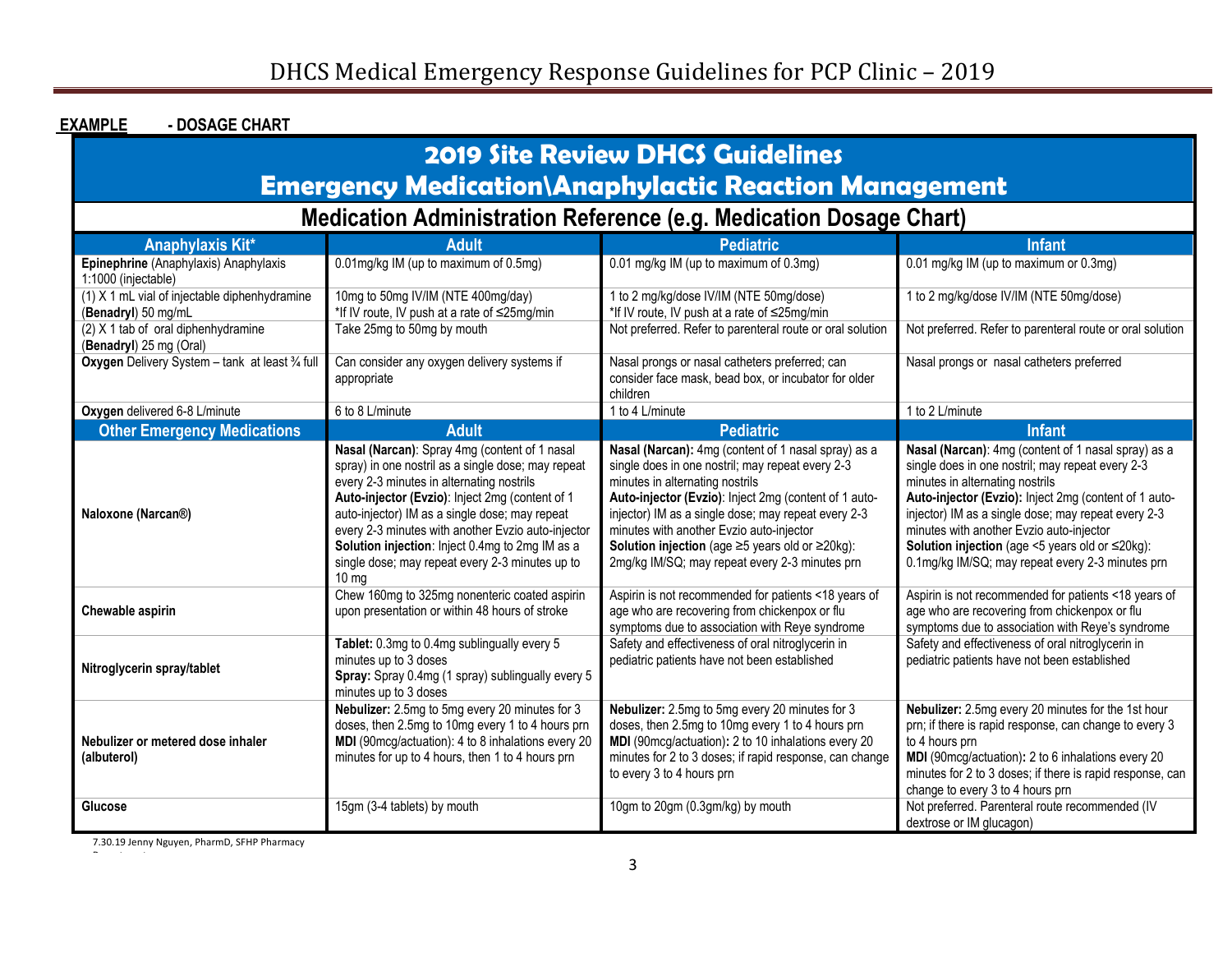#### **References:**

1. Arnold, J. J., & Williams, P. M. Anaphylaxis: recognition and management. American family physician, 84(10). 2011.

2. Global Initiative for Asthma. Global Strategy for Asthma Management and Prevention (GINA). 2018.

3. National Asthma Education and Prevention Program (NAEPP), "Expert Panel Report: Guidelines for the Diagnosis and Management of Asthma Update on Selected Topics - 2002," J Allergy Clin Immunol, 2002, 110(5 Suppl):141-219.

4. Organization WH. Oxygen Therapy for Children. 2017.

5. Sunehag A, Haymond MW (2017). Approach to hypoglycemia in infants and children. UpToDate Inc. https://www.uptodate.com (Accessed July 29, 2019)

6. UpToDate. Wolters Kluwer. https://www.uptodate.com (Accessed July 29, 2019)

## **Emergency Contact List [Emergency contact list prominently placed or demonstrated online as easily accessible.]**

## YOUR CLINIC INFORMATION

| Name of Office:        |  |
|------------------------|--|
| <b>Street Address:</b> |  |
| City, Postal Code:     |  |
| Telephone Number:      |  |
| Fax Number:            |  |
| Email:                 |  |

## **OFFICE/NURSE MANAGER**

| Name: | Primary Contact #: | Alternate Contact #: |  |  |
|-------|--------------------|----------------------|--|--|
|       |                    |                      |  |  |

### **EMERGENCY NUMBERS**

| Fire Department | Police Department | Ambulance Service |
|-----------------|-------------------|-------------------|
|                 |                   |                   |
| Hospital        | Poison Control    | Alarm Company     |
|                 |                   |                   |
|                 |                   |                   |
|                 |                   |                   |
|                 |                   |                   |

**Site Access/Safety** Emergency phone number contacts are posted.

Local emergency response services, emergency contacts (e.g., responsible managers, supervisors), poison control; dated/updated annually.

4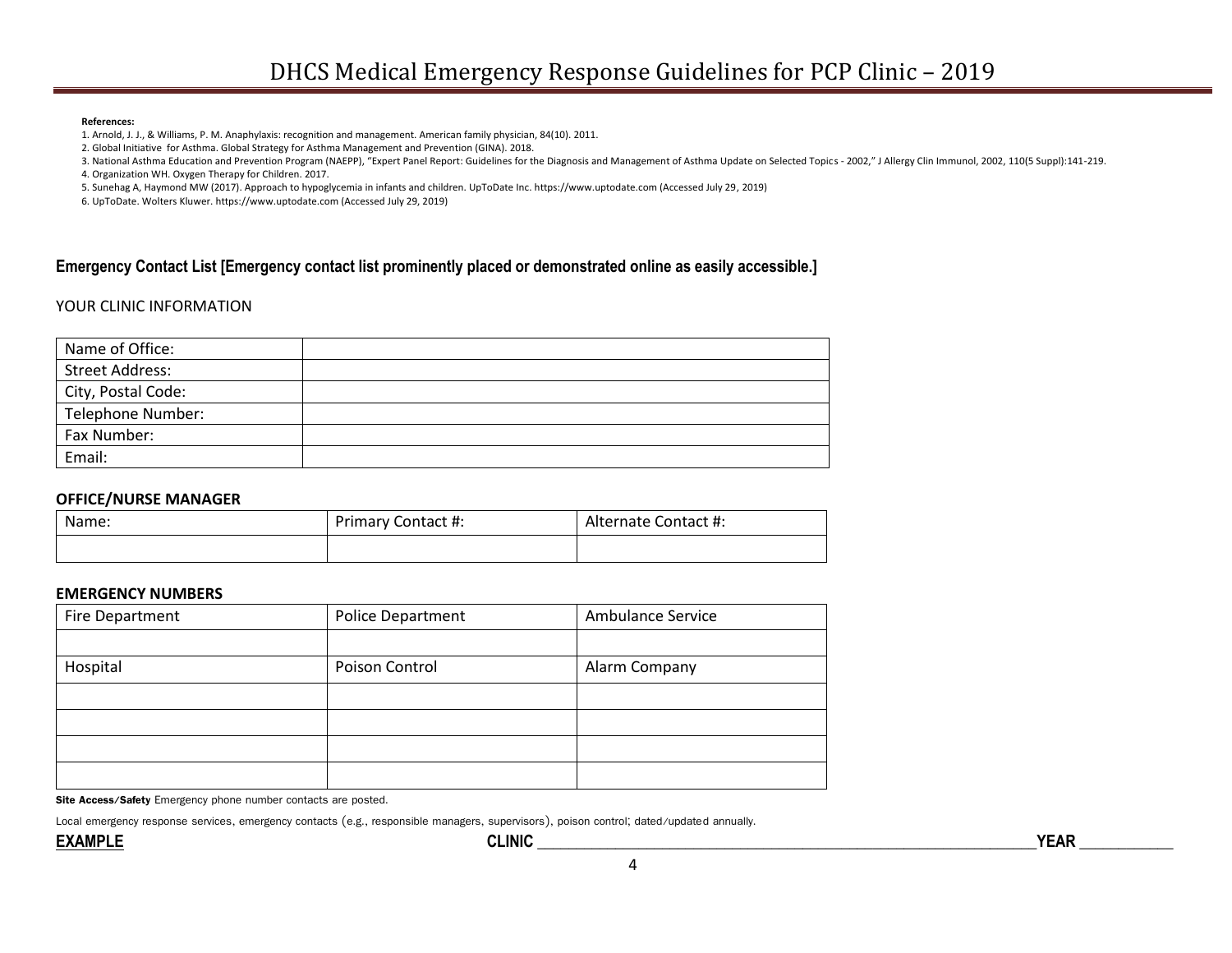**Worksheet** 

|                                   | <b>Anaphylaxis</b><br><b>Management</b> |                                      | <b>Asthma</b><br><b>Exacerbation</b> |                                                                |     | <b>Chest</b><br>Pain   |                                      |     | <b>Hypoglycemia</b><br><b>Management</b> |                                      |     | <b>Opioid Overdose</b><br><b>Management</b> |                                      |     |  |
|-----------------------------------|-----------------------------------------|--------------------------------------|--------------------------------------|----------------------------------------------------------------|-----|------------------------|--------------------------------------|-----|------------------------------------------|--------------------------------------|-----|---------------------------------------------|--------------------------------------|-----|--|
|                                   | Annual<br>Verification                  | <b>Staff Mock</b><br><b>Training</b> |                                      | <b>Staff Mock</b><br>Annual<br>Verification<br><b>Training</b> |     | Annual<br>Verification | <b>Staff Mock</b><br><b>Training</b> |     | Annual<br>Verification                   | <b>Staff Mock</b><br><b>Training</b> |     | Annual<br>Verification                      | <b>Staff Mock</b><br><b>Training</b> |     |  |
| Written protocol for<br>treatment |                                         | Jan                                  |                                      |                                                                | Jan |                        |                                      | Jan |                                          |                                      | Jan |                                             |                                      | Jan |  |
| Protocol<br>prominently placed    |                                         | Feb                                  |                                      |                                                                | Feb |                        |                                      | Feb |                                          |                                      | Feb |                                             |                                      | Feb |  |
| Adult drug dosage<br>chart        |                                         | Mar                                  |                                      |                                                                | Mar |                        |                                      | Mar |                                          |                                      | Mar |                                             |                                      | Mar |  |
| Pediatric drug<br>dosage chart    |                                         | Apr                                  |                                      |                                                                | Apr |                        |                                      | Apr |                                          |                                      | Apr |                                             |                                      | Apr |  |
|                                   |                                         | May                                  |                                      |                                                                | May |                        |                                      | May |                                          |                                      | May |                                             |                                      | May |  |
|                                   |                                         | Jun                                  |                                      |                                                                | Jun |                        |                                      | Jun |                                          |                                      | Jun |                                             |                                      | Jun |  |
|                                   |                                         | Jul                                  |                                      |                                                                | Jul |                        |                                      | Jul |                                          |                                      | Jul |                                             |                                      | Jul |  |
|                                   |                                         | Aug                                  |                                      |                                                                | Aug |                        |                                      | Aug |                                          |                                      | Aug |                                             |                                      | Aug |  |
|                                   |                                         | Sep                                  |                                      |                                                                | Sep |                        |                                      | Sep |                                          |                                      | Sep |                                             |                                      | Sep |  |
|                                   |                                         | Oct                                  |                                      |                                                                | Oct |                        |                                      | Oct |                                          |                                      | Oct |                                             |                                      | Oct |  |
|                                   |                                         | Nov                                  |                                      |                                                                | Nov |                        |                                      | Nov |                                          |                                      | Nov |                                             |                                      | Nov |  |
|                                   |                                         | Dec                                  |                                      |                                                                | Dec |                        |                                      | Dec |                                          |                                      | Dec |                                             |                                      | Dec |  |

Instructions: Each year and as indicated, date and initial that the criteria are current and in practice. According to best practices, date and initial the regular occurrences of mock training with staff.

Rothkopf, L., & Wirshup, M. B. (2013). A practical guide to emergency preparedness for office-based family physicians. *Family practice management*, *20*(2), 13-18.

**EXAMPLE: Procedure for Providing Immediate Emergent Medical Care On Site Until the Local EMS is On the Scene.**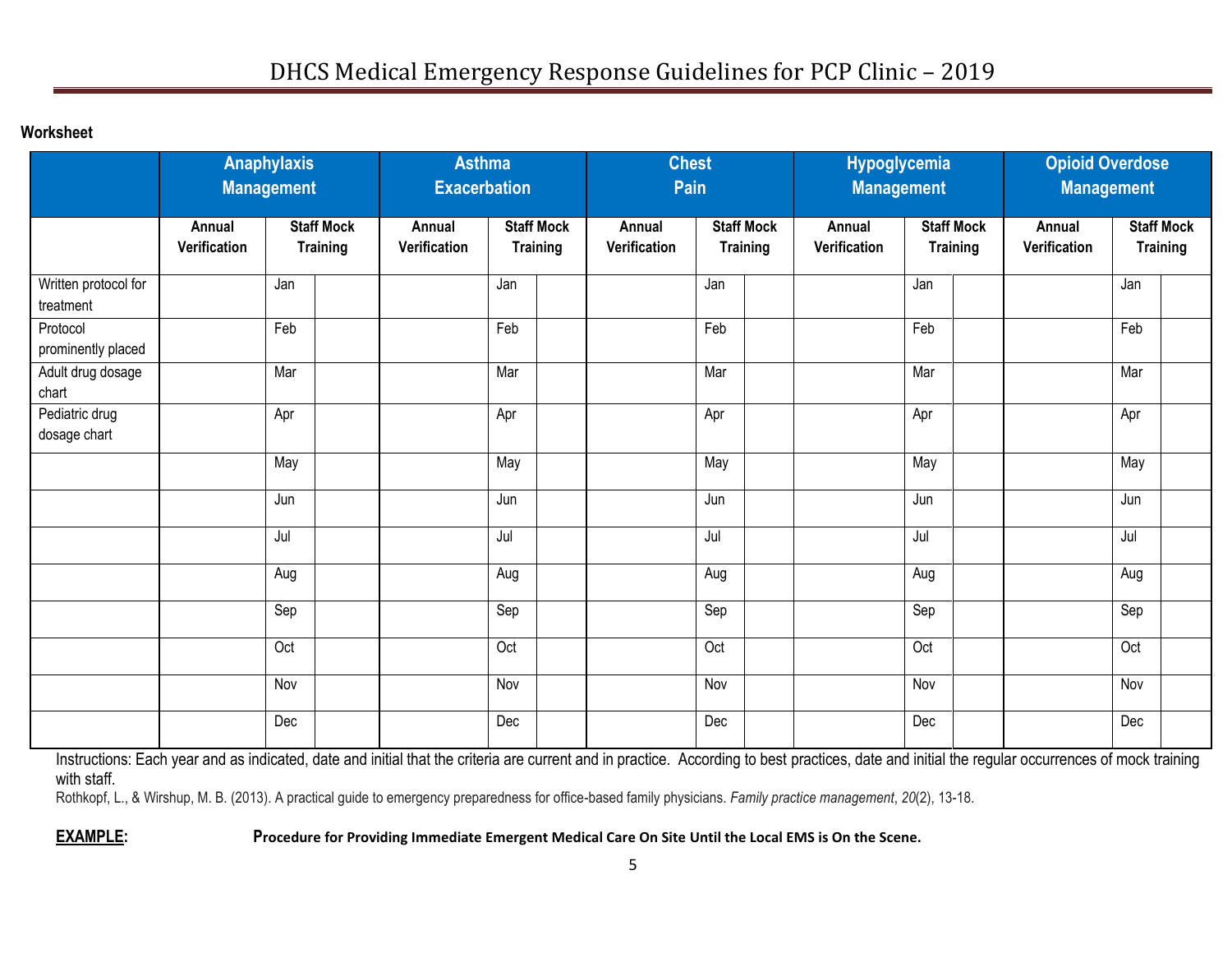# DHCS Medical Emergency Response Guidelines for PCP Clinic – 2019

|                                                                                                                                 | <b>COMMUNICATION</b>                                                      | <b>PHASE</b>      |                                                                                                                                        | <b>EMERGENCY RESPONSE</b>                    |  |  |
|---------------------------------------------------------------------------------------------------------------------------------|---------------------------------------------------------------------------|-------------------|----------------------------------------------------------------------------------------------------------------------------------------|----------------------------------------------|--|--|
| <b>ACTION</b>                                                                                                                   | <b>RESPONSIBILITY</b>                                                     |                   | <b>ACTION</b>                                                                                                                          | <b>RESPONSIBILITY</b>                        |  |  |
| Call 911, activate<br><b>Emergency Medical Services</b><br>(EMS):<br>Provide address, clinic name, phone#<br>Describe situation | Clinic Staff with health information<br>provided by Primary Care Provider | <b>TRIAGE</b>     | <b>Check ABCs</b><br>· airway, breathing, circulation<br>· vital signs<br>• check blood sugar, if indicated<br>• check for medic alert | Primary Care Provider                        |  |  |
| <b>Vital Signs</b><br>Level of consciousness<br>Degree of urgency                                                               |                                                                           |                   | Complete brief history and P.E.<br>Maintain a safe environment for staff                                                               | Primary Care Provider<br><b>Clinic Staff</b> |  |  |
| Establish Leadership and direct<br>activities                                                                                   | Primary Care Provider                                                     | <b>MANAGEMENT</b> | and client<br>Obtain required equipment as per<br>emergency protocol                                                                   | <b>Clinic Staff</b>                          |  |  |
| Obtain immediate assistance within the<br>office                                                                                | Primary Care Provider                                                     |                   | Move client as required                                                                                                                | Primary Care Provider                        |  |  |
| Use Emergency documentation to note<br>treatments and progress                                                                  | <b>Primary Care Provider</b>                                              |                   | Do secondary survey, detailed physical<br>examination                                                                                  | Primary Care Provider                        |  |  |
| Obtain history from next of kin and<br>update them on situation                                                                 | Primary Care Provider                                                     |                   | Assess need for immediate treatment                                                                                                    | Primary Care Provider                        |  |  |
| Communicate with and relocate other<br>clients as needed                                                                        | <b>Clinic Staff</b>                                                       |                   | Initiate treatment according to<br>appropriate protocol with available                                                                 | Primary Care Provider                        |  |  |
| Provide patient information and<br>medication sheet for EMS                                                                     | <b>Clinic Staff</b>                                                       |                   | equipment and medication                                                                                                               | Primary Care Provider                        |  |  |
| Direct staff member to meet EMS team<br>in parking lot, hold elevator, etc.                                                     | <b>Clinic Staff</b>                                                       | <b>TRANSFER</b>   | Reevaluate status and response to<br>therapy                                                                                           | Primary Care Provider                        |  |  |
| Most responsible primary care provider<br>to sign patient over to EMS                                                           | Primary Care Provider                                                     |                   | Transfer for definitive care to EMS                                                                                                    | Primary Care Provider                        |  |  |
| Provide written copy of documentation<br>& medication sheet to EMS                                                              | <b>Clinic Staff</b>                                                       |                   |                                                                                                                                        |                                              |  |  |
| MD, PA, NP, or RN to call hospital<br>emergency dept. & update status. Note<br>on documentation.                                | Primary Care Provider                                                     |                   |                                                                                                                                        |                                              |  |  |
| MD, PA, NP, or RN to update next of<br>kin. Permission from pt., if possible                                                    | Primary Care Provider                                                     | <b>FOLLOW-UP</b>  | Restock Emergency Cart & re-order<br>medication as required                                                                            | <b>Clinic Staff</b>                          |  |  |
| Identify opportunities for improvement<br>and implement changes accordingly                                                     | Primary Care Team Manager<br>in collaboration with Primary                |                   | Provide medical follow-up in acute case<br>setting as required                                                                         | Primary Care Provider                        |  |  |
|                                                                                                                                 | Care Team                                                                 |                   | If critical incident, complete appropriate<br>paperwork and steps for reporting.<br>Debrief staff                                      | <b>Team Manager</b>                          |  |  |